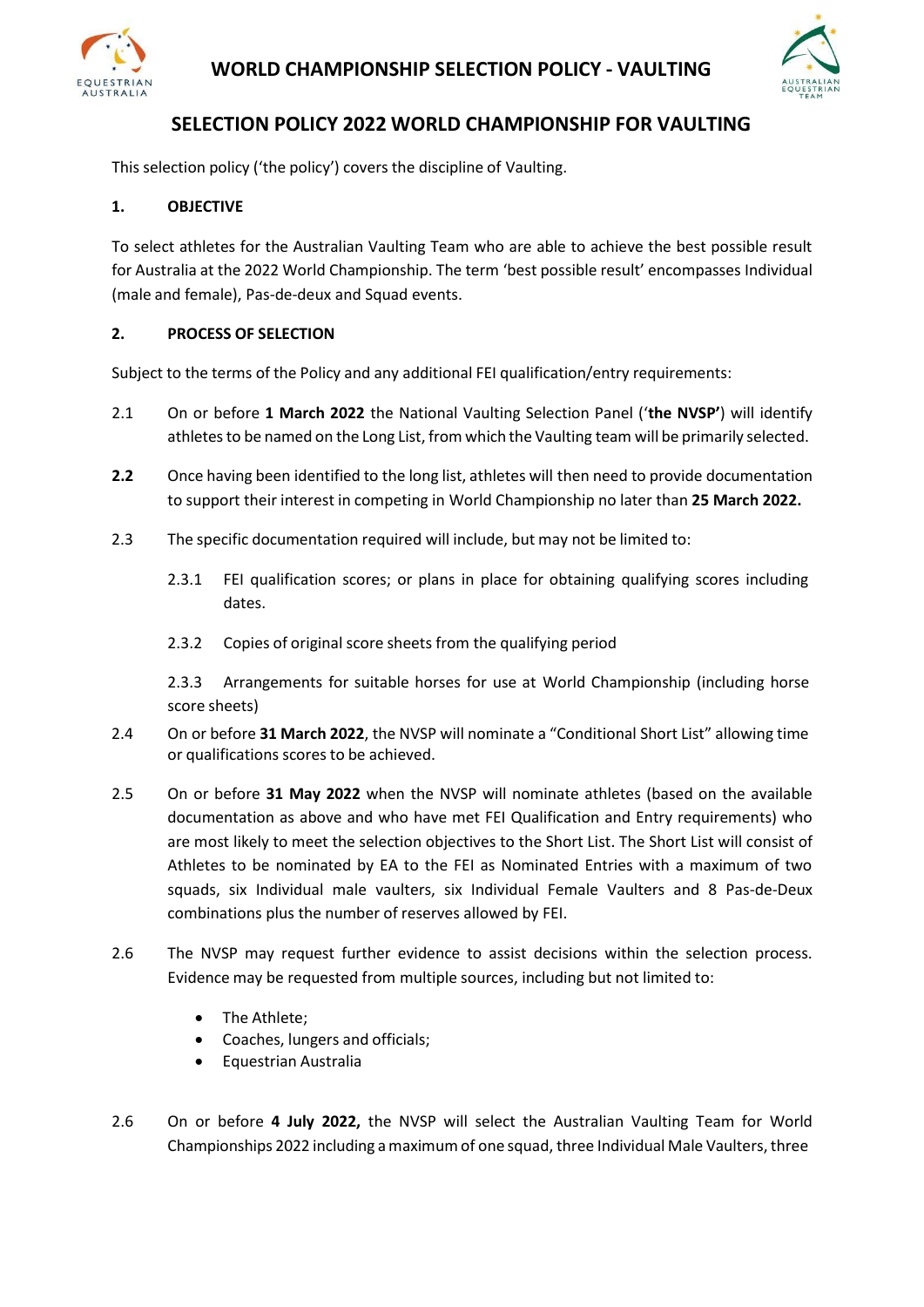



Individual Female Vaulters and three Pas-de-Deux combinations, from athletes named on the short list.

- 2.7 The policy may be varied, amended or supplemented by EA and the NVSP from time to time, including where matters arise for which there is no explicit provision in the criteria. Any variation, amendment or supplement to the Policy, must be in writing. EA will endeavour to give as much notice as possible to all persons affected by any variation, amendment or supplement to the Policy.
- **3. ELIGIBILITY FOR SELECTION FOR THE LONG LIST, SHORT LIST AND WORLD CHAMPIONSHIP TEAM**
- 3.1 For **Athletes** to be eligible for selection, all athletes must:
	- 3.1.1 be a current member of EA;
	- 3.1.2 be eligible to compete for Australia as per FEI regulations Art. 119;
	- 3.1.3 be able to attend and participate in training clinics and camps as notified in writing, unless a written exemption has been granted by the EA Board or the NVSP in response to a timely written request from the athlete for an exemption;
	- 3.1.4 not have used or administered any substance that, if it had been detected as being present in the Athlete's body tissue or fluids, would have constituted Doping as defined in the EA Anti-Doping Policy;
	- 3.1.5 demonstrate to the satisfaction of EA that they are not suffering any physical or mental impairment that would prevent them from competing in the Games to the highest possible standard;
	- 3.1.6 satisfy any additional preconditions advised in writing to the athlete by EA prior to or at the time of selection for World Championship Nominated Entries; and
	- 3.1.7 sign the Team Member Agreement
- 3.2 For Horses and lungers to be eligible for selection, they must:
	- 3.2.1 be registered with EA or another FEI-recognised National Federation;
	- 3.2.2 not have breached the requirements of EA or FEI Anti-Doping and medication control policies

#### **4. APPEALS**

- 4.1 Appeals concerning non-selection of athletes and horses for the World Championship Team will be heard by an EA Appeal Tribunal in accordance with the EA Appeal By-Laws.
- 4.2 There will be one level of appeal only with the sole grounds for an Appeal being that the Policy was not properly followed and/or implemented.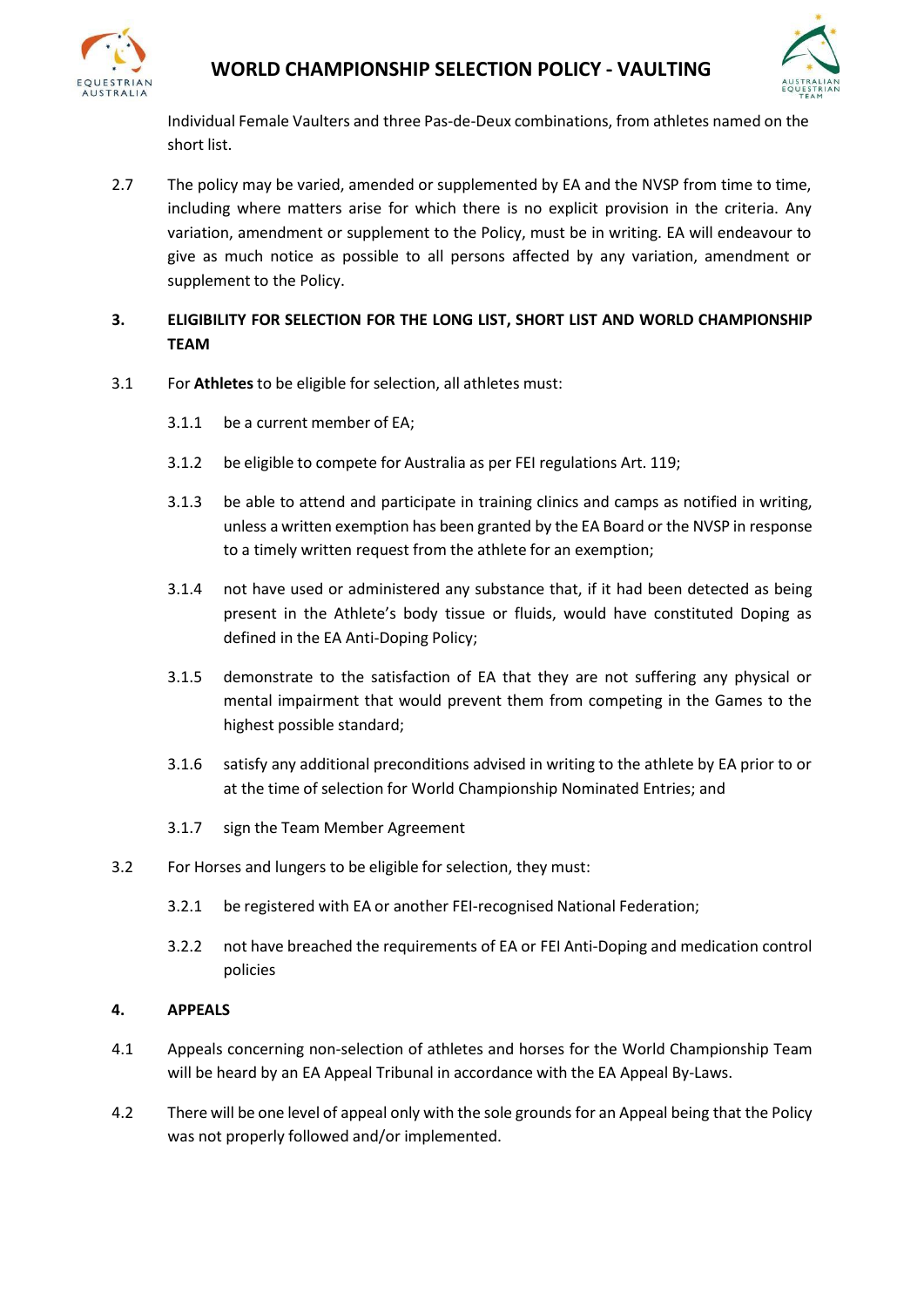



4.3 Only athletes may appeal their non-selection. An athlete must lodge their notice of intention to appeal in writing with the High Performance Director of EA within three (3) working days from the date of the announcement of the World Championship Vaulting Team.

#### **5. NOMINATION CRITERIA**

The nomination criteria combines both the Competition Criteria and General Criteria.

- 5.1 Competition Criteria
	- 5.1.1 All Athletes must meet current FEI qualification requirements which can be found at the below link to be eligible for selection to the Australian Vaulting Team.

[https://inside.fei.org/system/files/QualCrit\\_%20Seniors\\_2022\\_updated%20Sept.202](https://inside.fei.org/system/files/QualCrit_%20Seniors_2022_updated%20Sept.2021.pdf) [1.pdf](https://inside.fei.org/system/files/QualCrit_%20Seniors_2022_updated%20Sept.2021.pdf)

#### 5.2 General Criteria

In evaluating the performances of athletes that have met the Competition Criteria, the NVSP will take into account the following General Criteria:

- (a) Competition considerations
	- (i) Athletes should nominate a horse and lunger combination who have previously demonstrated a horse score of at least 6.7 in the class in which it will be competing at World Championship.
	- (ii) Performance at all International, National and official competitions within the selection period 12 months prior to the final selection date will be considered, with particular attention to the most recent competitions, but do not automatically position one athlete above another in terms of selection.
- (b) Objective considerations
	- (i) Athletes must show evidence that they are able to consistently score above the minimum FEI qualification scores for World Championship in the form of results from competitions where there are at least two judges with a minimum qualification of EA Level 3 Vaulting Judge. or by providing unedited video of their performances in training when requested by NVSP.
- (c) Discretionary considerations
	- (i) The NVSP in their discretion may take into consideration the ability of an athlete to perform at major international Championships or Events or past performances at such events, even when these events fall outside of the selection period.
	- (ii) Unforeseen circumstances, including those outside of the control of the athlete, may also qualify for dispensation in the sole discretion of the NVSP.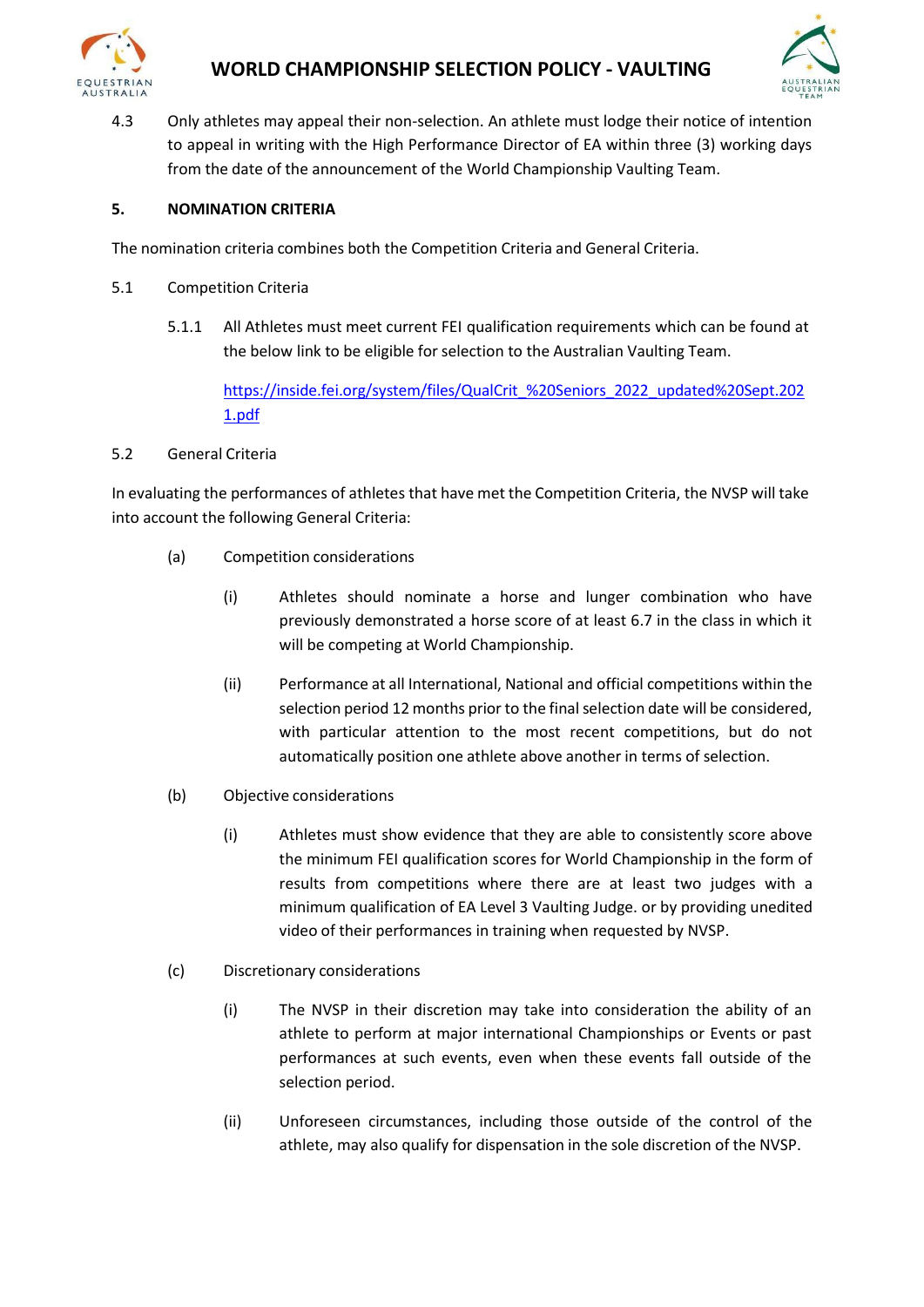



#### **6. NOMINATION TIMELINE**

| <b>Date</b>        | Event                                                     | <b>Comments</b>                                                                                                                                                                                                                                                                                                                                                                |
|--------------------|-----------------------------------------------------------|--------------------------------------------------------------------------------------------------------------------------------------------------------------------------------------------------------------------------------------------------------------------------------------------------------------------------------------------------------------------------------|
| (on or before)     |                                                           |                                                                                                                                                                                                                                                                                                                                                                                |
| 1 January 2021     | FEI Qualification period starts                           |                                                                                                                                                                                                                                                                                                                                                                                |
| 1 October 2021     | Preliminary Long List generated                           | Video submissions to be called                                                                                                                                                                                                                                                                                                                                                 |
| 1 March 2022       | Long List announced by NVSP                               |                                                                                                                                                                                                                                                                                                                                                                                |
| 11 March 2022      | Athlete provide intent to compete                         |                                                                                                                                                                                                                                                                                                                                                                                |
| 18 March 2022      | <b>Conditional Short List announced</b><br>by NVSP        |                                                                                                                                                                                                                                                                                                                                                                                |
| 31 May 2022        | Short List announced by NVSP                              | 2 squads, 6 male Ind, 6 female Ind,<br>8 pas de deux and reserves                                                                                                                                                                                                                                                                                                              |
| <b>TBC</b>         | FEI Qualification period ends                             | Nomination date                                                                                                                                                                                                                                                                                                                                                                |
| 4 July 2022        | World Championship Nominated<br>Entries announced by NVSP | 1 Squad of 6 Vaulters together<br>with 1 Lunger and 1 Horse + 2<br>reserve Vaulters, 1 reserve Horse<br>and 1 reserve Lunger<br>3 Female Ind Vaulters with 1<br>Horse and 1 Lunger per Ind Vaulter<br>+ 1 reserve Female<br>vaulter/horse/lunger<br>3 Male Ind Vaulters with 1 horse<br>and 1 Lunger per Ind Vaulter + 1<br>reserve Male vaulter/horse/lunger<br>3 pas de deux |
| 1 August 2022      | World Championship Team                                   |                                                                                                                                                                                                                                                                                                                                                                                |
|                    | announced                                                 |                                                                                                                                                                                                                                                                                                                                                                                |
| 6 - 14 August 2022 | CH-V Herning, Denmark                                     |                                                                                                                                                                                                                                                                                                                                                                                |

#### **7. GENERAL FACTORS**

- 7.1 In considering the performances of athletes and horses at events, training camps or other activities required under this policy, the Panel may in their discretion give weight to extraordinary factors applying to that athlete and/or horse such as the following:
	- 7.1.1 Athletes unable to compete at events, trials, training camps or other attendances required under this policy must advise the High Performance Director and relevant National Performance Director of this fact, and the reasons, in writing, before the commencement of the activity or as soon as practicable.
	- 7.1.2 In the case of injury or illness, the athlete may be required to undergo a medical examination by a doctor or doctors nominated by EA.
	- 7.1.3 In the case of bereavement, equipment failure, travel delays, quarantine factors or other extraordinary factors, the Panel will make a decision on an individual basis.
- 7.2 Additions to the World Championship Long list and Short list